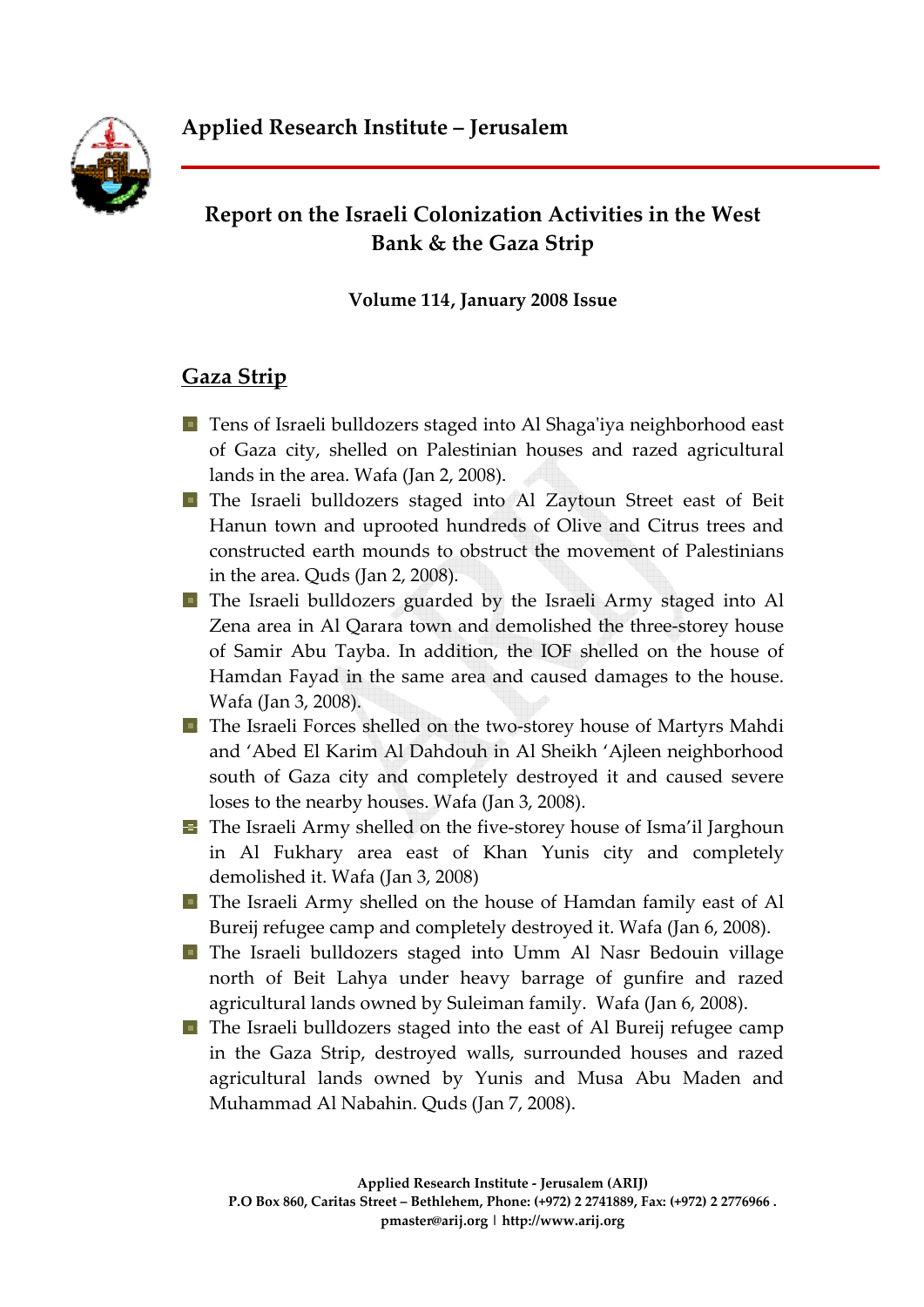- The Israeli Forces opened fire at Palestinian houses in 'Abasan Al Jadeda town near Khan Yunis city, causing panic to citizens. Wafa (Jan 15, 2008).
- **The Israeli Forces staged into Al Shaja'ya neighborhood east of Gaza** city and east of Jabalya town and shelled on the Palestinian houses causing severe loses and damages. Wafa (Jan 19, 2008).
- **The Israeli Forces shelled on the Palestinian Ministry of Interior in the** Gaza Strip and completely destroyed it and caused damages to tens of nearby apartments. Quds (Jan 19, 2008).
- **The IO Bulldozers invaded Ezbat 'Abed Rabou east of Jabalya town,** searched Palestinian houses and turned them into military sites. The IO Bulldozers razed agricultural lands planted with fruitful trees, demolished poultries and destroyed water, electricity and sewage networks. Wafa (Jan 19, 2008).
- **I** Israeli troops accompanied with dogs staged into 'Ezbat' Abed Rabou in Jabalya under heavy barrage of gunfire, searched Palestinian houses and caused damages. Quds (Jan 20, 2008).
- The Israeli Army shelled on the house of Al Zahar family in Al Sheikh Radwan neighborhood in Gaza completely demolishing it and causing damages to the nearby Palestinian houses. Wafa (Jan 21, 2008).
- **The Israeli Army staged into Beit Hanoun town north of the Strip,** searched Palestinian houses and turned some of them into military sites. In addition, the Israeli bulldozers razed agricultural lands planted with fruitful trees in the area. Wafa (Jan 23, 2008).
- The Israeli Forces completely destroyed a store near Mahmoud Al Hashash house in Rafah city south of the Strip due to the heavy shelling the area received. Wafa (Jan 27, 2008).

## **Jenin Governorate**

- **The Israeli Forces took over the house of Ma'moun Masad in Kafr** Dan village west of Jenin city and turned it into a military site. Wafa (Jan 2, 2008).
- The Israeli Forces searched Palestinian houses in Kafr Dan village and destroyed furniture and properties. Among the owners, the following were known: 'Amer and 'Abed families. Wafa (Jan 3, 2008)
- **The Israeli Army hindered Palestinian landowners from cultivating** their agricultural lands east of the Segregation Wall in Zabuba village northwest of Jenin city. Among the owners, the following was known: Emad 'Aref Jradat. Wafa (Jan 8, 2008).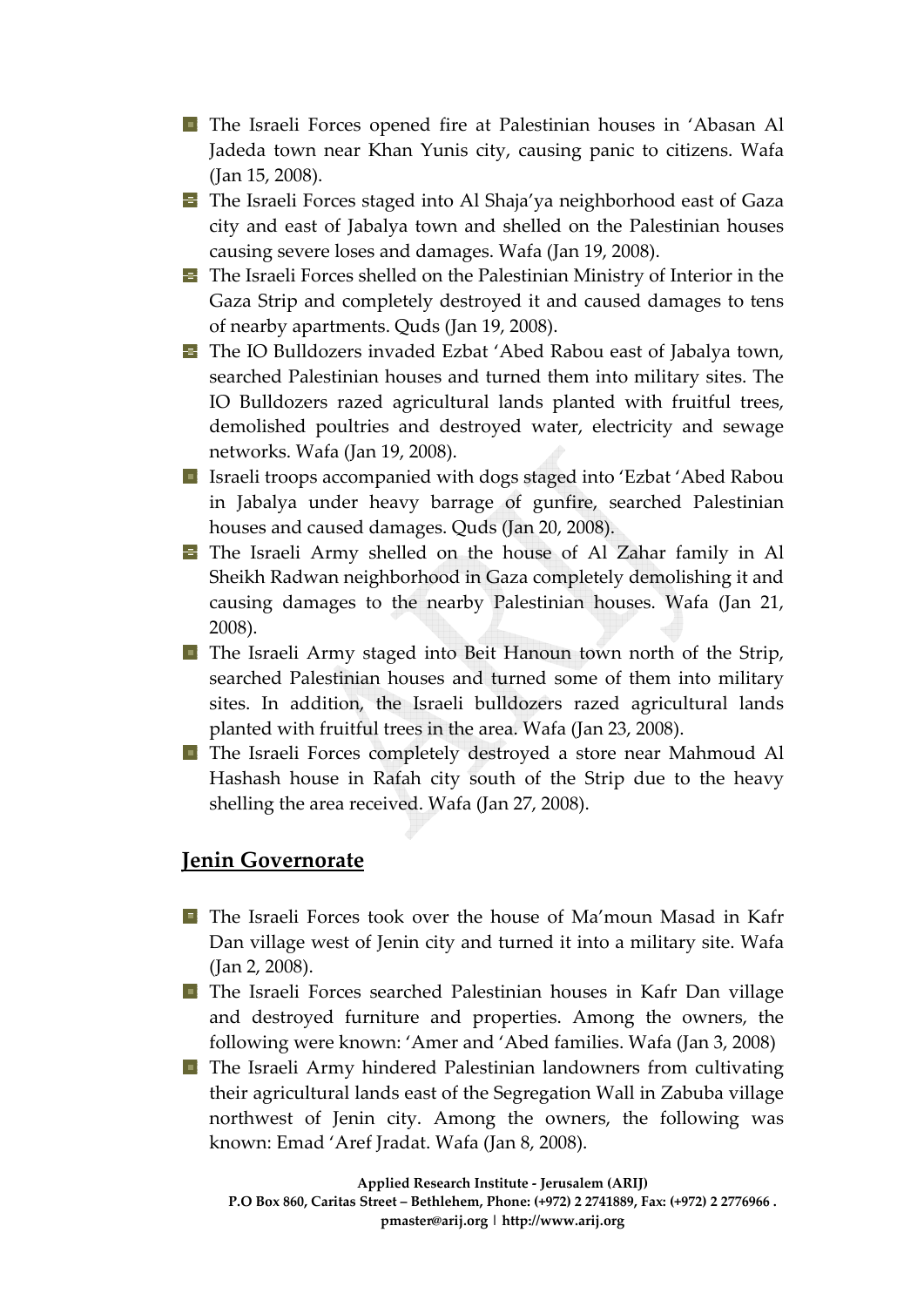- **The IOF erected temporary checkpoint on the main road of Jenin-**Nablus near 'Arraba town south of the city and hindered Palestinian access for hours. Wafa (Jan 15, 2008).
- **The Israeli Army staged into Qabatya town southwest of Jenin city,** searched Palestinian houses and caused severe damages to the properties after forcing inhabitants to leave the houses. Among owners, the following were known: 'Abed El Fatah Khazima and Bilal Kamil. Quds (Jan 24, 2008).
- The Israeli Forces staged into Jenin city, Rummana and Zabuba villages, searched the houses of Abu ʹAtef Al Hases and Abu ʹAlaʹ 'Akel and destroyed vegetable stalls in the area causing damages and severe loses. Quds (Jan 29, 2008)
- **The Israeli army invaded Al Masarweh neighborhood in Jenin city** and searched Palestinian houses in the houses and turned them into military posts. Among owners, the following were known: Nihad Hases, Nabil 'Atiq and Basem Sa'ed Abu 'Ebeid. Quds (Jan 30, 2008).

#### **Bethlehem Governorate**

- The Israeli settlers of Efrat aggressed on Al Khadr village west of Bethlehem city and set fire into Al Hamidiya Mosque, causing severe loses. Quds (Jan 2, 2008).
- The Israeli authorities handed out residents of Al Jab'a and Wad Fukin villages southwest of Bethlehem governorate military orders to confiscate 72.7 dunums of lands under the pretext that these lands classified were classified as "State Lands" following the 1967 war. Lands belong to: Maher Tah Mustafa Manasra and the families of Abu Luha, Masha'leh and Hamdan. ARIJ (Jan 2, 2008).
- The Israeli bulldozers razed more 5 dunums of lands and uprooted 30 trees nearing the vicinity of Abu Ghneim settlement in Bethlehem Governorate. It is worth pointing out that these lands were isolated due to the construction of the Wall in the governorate. ARIJ (Jan 6, 2008).
- Israeli right activists are trying to construct a new neighborhood over 20 dunums of lands located in the vicinity of Gilo settlement close to 'Aida Refugee Camp. Quds & ARIJ (Jan 8, 2008).
- The Israeli authority is willing to establish a new outpost near Efrat settlement southwest of Bethlehem city. ARIJ (Jan 8, 2008).
- The Israeli troops staged into Al Duhaysha refugee camp south of Bethlehem city and searched the internet cafés under the pretext of looking for wanted Palestinians. Quds (Jan 14, 2008).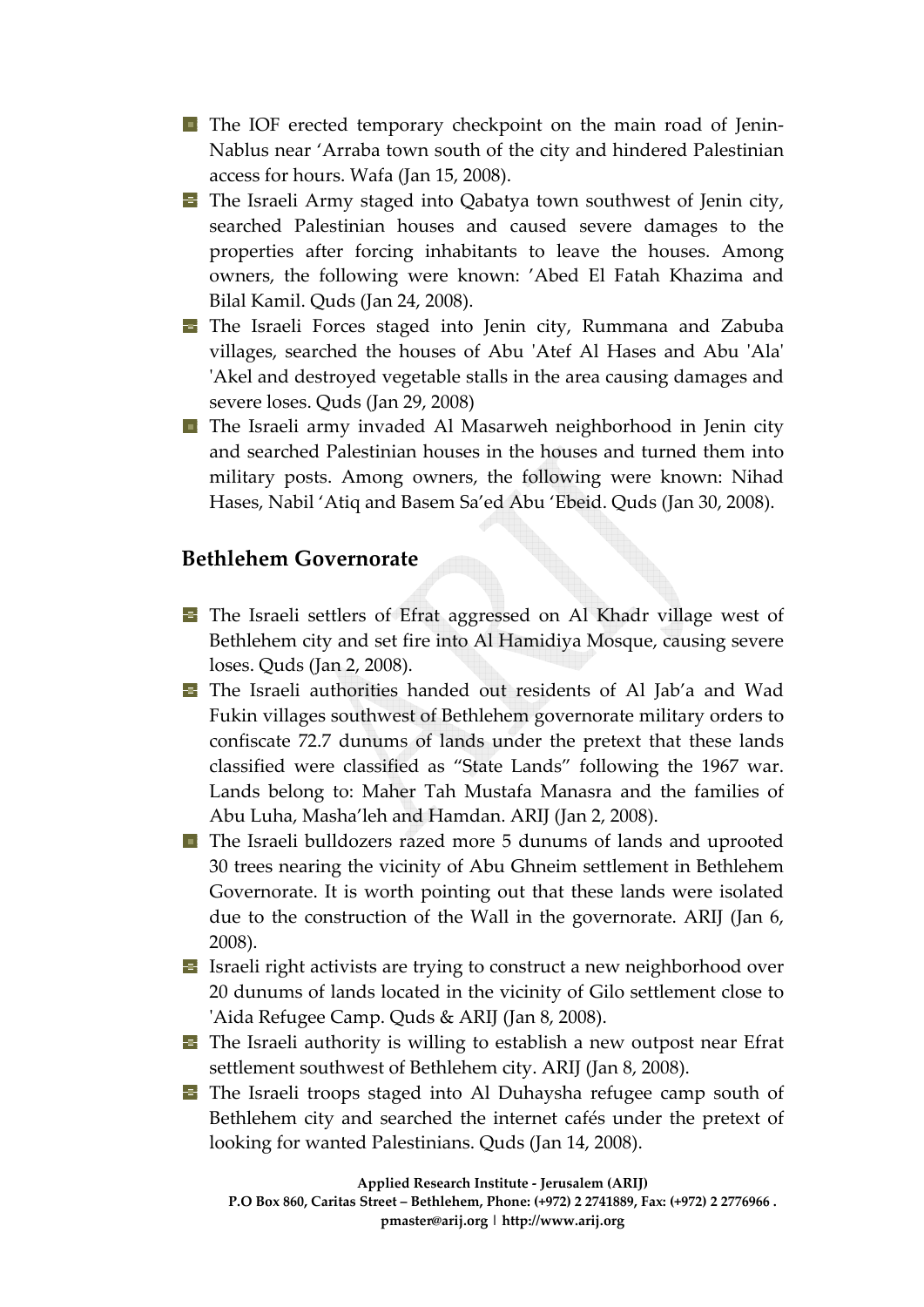- **T** The Israeli troops searched the house of Kifah Barakat in Bethlehem city and caused damages to the furniture and properties. Quds (Jan 19, 2008).
- **The IOF broke into the house of Walid Al Joulany in Al Khadr village** and caused damages to the properties. Quds (Jan 22, 2008).
- The Israeli settler Hananal Sa'r Yashof constructed new agricultural outpost "Yashof Sde Boa'z" one kilometer away from Neve Danyiel settlement in Bethlehem. This outpost was planted with Vines and Wheat and was erected in an attempt to create a geographical contiguity between Har Gilo and Gush Etzion bloc. Quds (Jan 25, 2008).

# **Qalqilyah Governorate**

- The Israeli Forces surrounded the house of Musa Muhammad Jum'a Daoud in Kafr Qaddum village east of Qalqilyah city after forcing dwellers to evacuate it under the threat of weapons. Wafa (Jan 7, 2008).
- The IOF broke into the office of Palestinian workers union in the governorate, destroyed entrances and demolished furniture. Quds (Jan 7, 2008).
- **T** The Israeli army erected temporary checkpoint on the main entrance of Kafr Laqif village near Qalqilyah city and detained Palestinian cars for hours. Wafa (Jan 18, 2008).

## **Ramallah Governorate**

- I Israeli settlers of Mattyahu east constructed one caravan outside the settlement borders in an attempt to confiscate more lands from Belʹin village. Caravans will be used as a synagogue. Quds (Jan 2, 2008).
- The Israeli Forces erected temporary checkpoint at the northern entrance of Ramallah city near Surda town and hindered Palestinian access. Wafa (Jan 6, 2008).
- **The Israeli Army broke into the house of Jamal Al Tawel, mayor of Al** Bireh Municipality in 'Ein Umm Al Sharayat neighborhood and destroyed properties. Quds (Jan 6, 2008).
- The IOF surrounded Al Nabaly residential building in Al Tira neighborhood west of Ramallah city. Wafa (Jan 7, 2008).
- **T** The Israeli authority is willing to establish a new outpost near Pesagot settlement to the east of Ramallah city. ARIJ (Jan 8, 2008).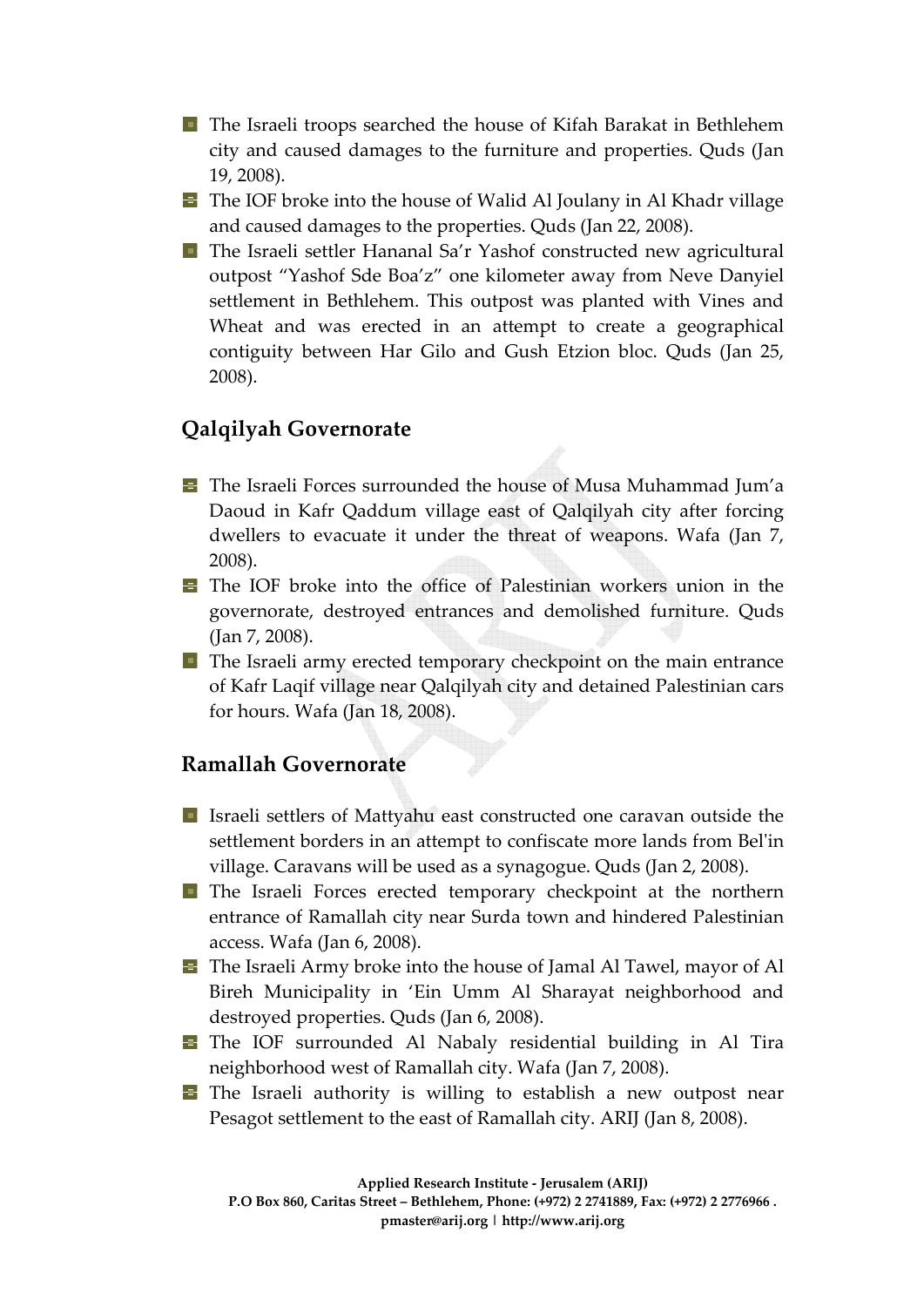- A Group of Israeli settlers accompanied by the IOF aggressed on Palestinian landowners while working in their fields near the wall in Bil'in village west of Ramallah city and confiscated a tractor owned by Muhammad Hussein. Wafa (Jan 15, 2008).
- The Israeli Forces aggressed on Budrus village Preparatory School and attacked the teachers after forcing them to stay in one room. Quds (Jan 16, 2008).
- The IOF invaded Al Mugheir village near Ramallah city and searched tens of Palestinian houses after forcing inhabitants to evacuate them and hindered access to the village. Quds (Jan 17, 2008).
- The IOF erected a temporary checkpoint at the main entrance of Silwad town northeast of Ramallah governorate and hindered access in and out of the town. Wafa (Jan 18, 2008).

#### **Tulkarm Governorate**

- **The Israeli Army invaded the eastern neighborhood of Tulkarm city** and Tulkarm refugee camp and searched Palestinian houses. Among owners, the following was known: Tha'er Muhammad Khandakjy. Wafa (Jan 1, 2008).
- $\Box$  The Israeli forces invaded the eastern neighborhood of Tulkarm city and searched the house of Bakr Al Senoura and forced all dwellers to leave the house under the threat of weapons. Quds (Jan 29, 2008).

#### **Hebron Governorate**

- The Israeli settlers constructed tents on lands owned by Mahmoud and Ziyad Al Buty Jaber in an attempt to construct an outpost in Wadi Al Nasara neighborhood near Qiryat Arba' settlement northeast of Hebron city. Wafa (Jan 9, 2008).
- The Israeli settlers aggressed on Palestinian houses in Wad Al Nasara neighborhood between Qiryat Arba' settlement and the Ibrahimi Mosque. Among owners, the following were known: Jamel and 'Abed El Hai S'efan. Wafa (Jan 13, 2008).
- $\blacksquare$  The IOF erected a temporary checkpoint on the main road connecting Dura and Hebron cities and detained Palestinians for hours. In addition, the IOF closed the Iron Gate at the entrance of Al Fawwar refugee camp for a long time. Quds (Jan 13, 2008).
- The Israeli Forces erected temporary checkpoints on the main entrances of Beit Kahel town west of Hebron city and hindered Palestinian access to and from the town. Quds (Jan 13, 2008).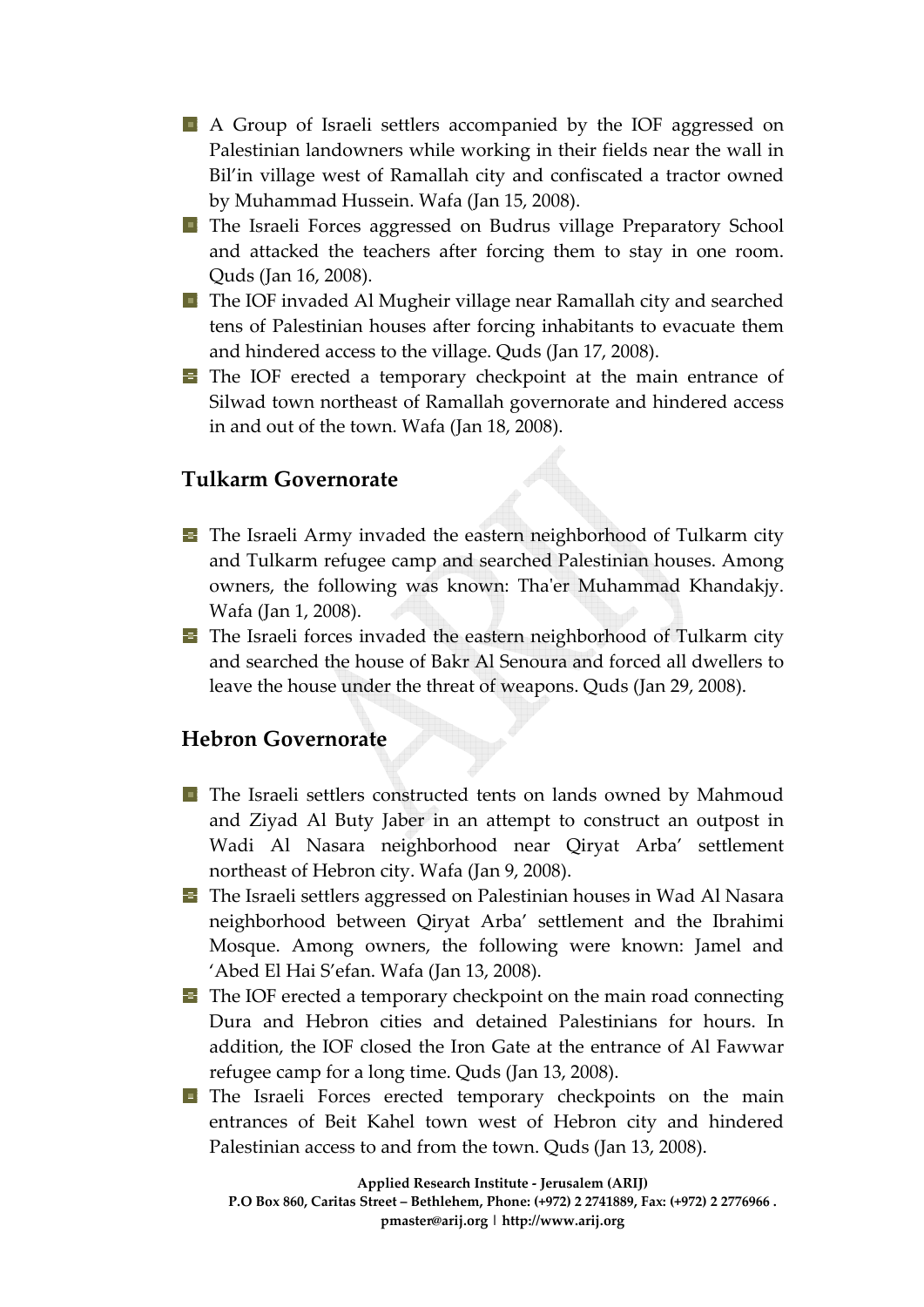- **T** The Israeli authority handed out notifications to demolish 9 water wells in 'Arab Al Hathalin south of Yatta town under the pretext of being unlicensed. Wafa (Jan 14, 2008).
- The Israeli settlers of Beit Hadasa set fire into the house of 'Abed El Khaliq Nabil Sedr located near the outpost and caused severe loses and damages. Wafa (Jan 15, 2008).
- The Israeli bulldozers razed 40 dunums of lands planted with Olives and Almonds and destroyed 6 water wells in Beit Ula town west of Hebron city which belong to Suleiman Al 'Adam, Sami Isma'il Al 'Adam, Issa Salim Al 'Adam, Mahmoud 'Abed El Hafiz Al 'Adam, Musa Isma'il Al 'Adam and Ahmad Abu Farashat. The Israeli authorities claimed that these lands are classified as "State Lands". Wafa (Jan 15, 2008)**.**
- The IOF staged into Al Sheikh neighborhood in Hebron city and searched Palestinian houses, causing damages to the properties. Among owners, the following was known: Umm Basem and Farouq Al Haymouni. Quds (Jan 17, 2008)
- The Israeli troops invaded Al Tabaqa hamlet near Dura town and searched Palestinian houses. Among owners, the following were known: Suleiman Al Sewaity, Muhammad Hamed Abu 'Atwan and Talal Al Atrash causing damages to the properties. Wafa (Jan 18, 2008).
- The Israeli Army searched a house and a farm in Surif town northwest of Hebron city which belong to Mazen Muhammad 'Abed El Latif Ighnemat and caused severe loses to the properties. Wafa (Jan 21, 2008)**.**
- The Israeli settlers of Beit Hadasa aggressed on the house of Shadi Nabil Sedr in Hebron city and caused sever damages. Maan news (Jan 23, 2008)**.**
- The Israeli Army notified owners of 10 houses in 'Arab Al Hathalin south of Yatta town of their intention to demolish the houses; in addition, the Israeli settlers continued constructing new homes on the expanse of the Palestinian lands to expand Karmel settlement. Quds (Jan 25, 2008)**.**
- The Israeli authorities and the Israeli settlers constructed 5 new caravans and electricity poles in an outpost west of Karme Zur settlement north of Hebron city on a piece of land confiscated from Abu Yousef family in Halhul. Quds (Jan 28, 2008)**.**
- The IOF broke into Palestinian houses near Abraham Aveno settlement in the old city of Hebron and detained dwellers for hours. Wafa (Jan 28, 2008)**.**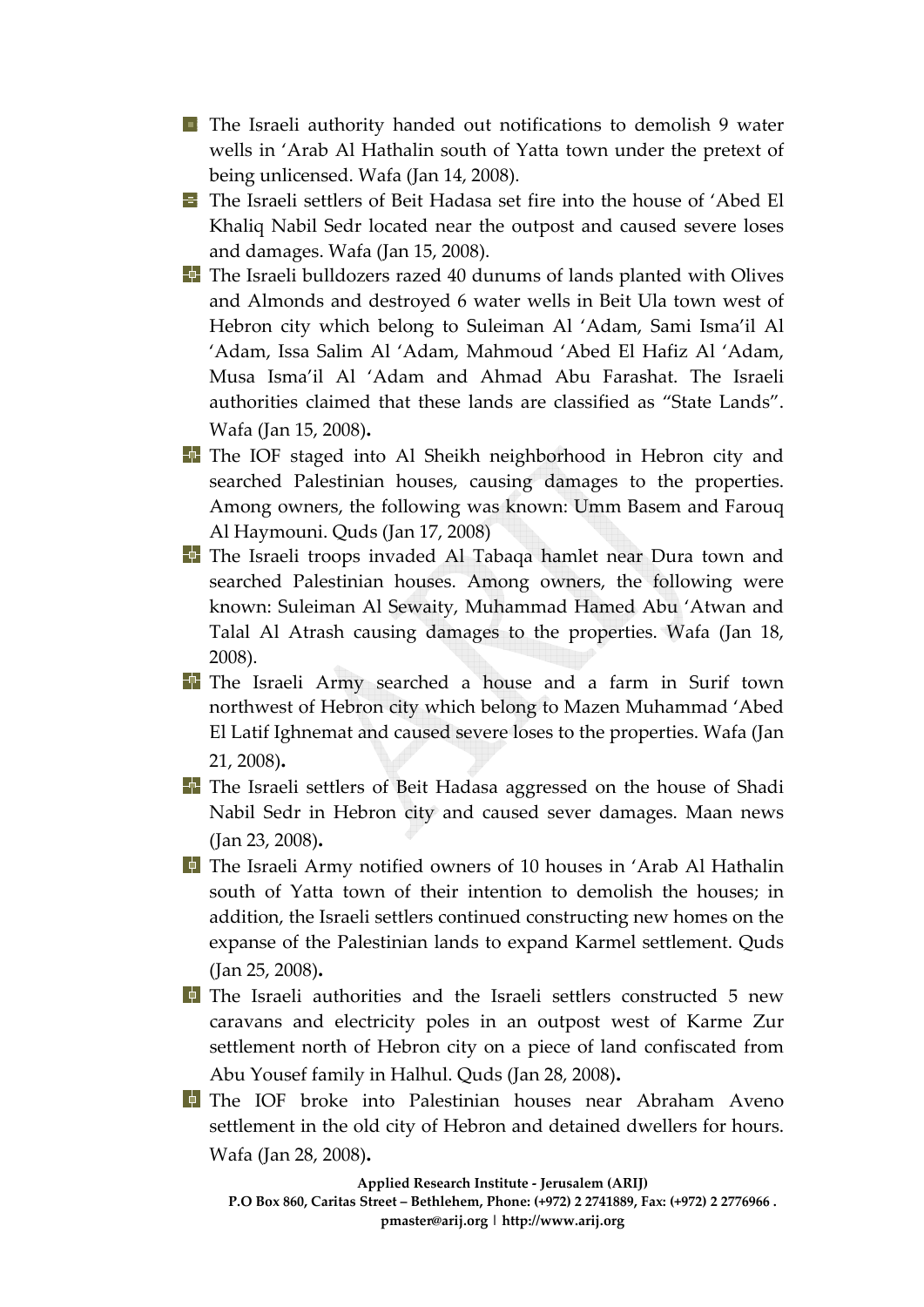## **Tubas Governorate**

- The Israeli Army constructed a new military camp in Ijma' area east of Tubas city and constructed tens of tents and supplied water and electricity to the area. Wafa (Jan 7, 2008)
- **The Israeli Forces invaded Al 'Aqaba village to the east of Tubas city** and surrounded the Mosque and closed all entrances to the village. Wafa (Jan 11, 2008).
- dealers from accessing the valleys to buy vegetables and fruits. Wafa The Israeli Army constructed new signs on the entrances of 'Ein Al Bayda and Kardala villages in the northern valleys prohibiting (Jan 16, 2008).
- Israeli settlers of Maskkiyot aggressed on Palestinian houses in Wadi El Maleh area east of Tubas city and stole 3 cows . Wafa (Jan 22, 2008)

## **Nablus Governorate**

- The IOF took over Shamout residential building near Rafidya Governmental Hospital and transferred it into military site. Wafa (Jan 3, 2008)
- The Israeli troops broke into Nablus Specialist Hospital in Nablus city and caused panic to the patients. Wafa (Jan 4, 2008).
- For the third day on row, the Israeli Army invaded Nablus city and turned them into military posts and forced dwellers to stay in one the surrounding refugee camps, took over Palestinian houses and room. In addition, the IOF dynamited the entrances of tens of commercial stores in the old city of Nablus, in Al Nasr and Al Basal Streets and Al Hadadin Markets and set fire into one store. Maan News (Jan 5, 2008).
- More than 50 houses and about 60 commercial stores were severely According to Nablus Municipality, total loses of the Israeli last incursion to the city which lasted for three days reached to \$ 180,000. damaged. Quds (Jan 7, 2008).
- 16 barracks and houses under the pretext of being unlicensed. Wafa **T** The Israeli authorities handed out residents of Al Taweel hamlet near 'Aqruba town southeast of Nablus city military warnings to demolish (Jan 10, 2008).
- The Israeli troops took over the residential building of Nasef in Tal Street and transferred it into a military post. Wafa (Jan 13, 2008).
- The Israeli authorities notified again residents of Al Taweel hamlet near 'Aqruba town southeast of Nablus city additional military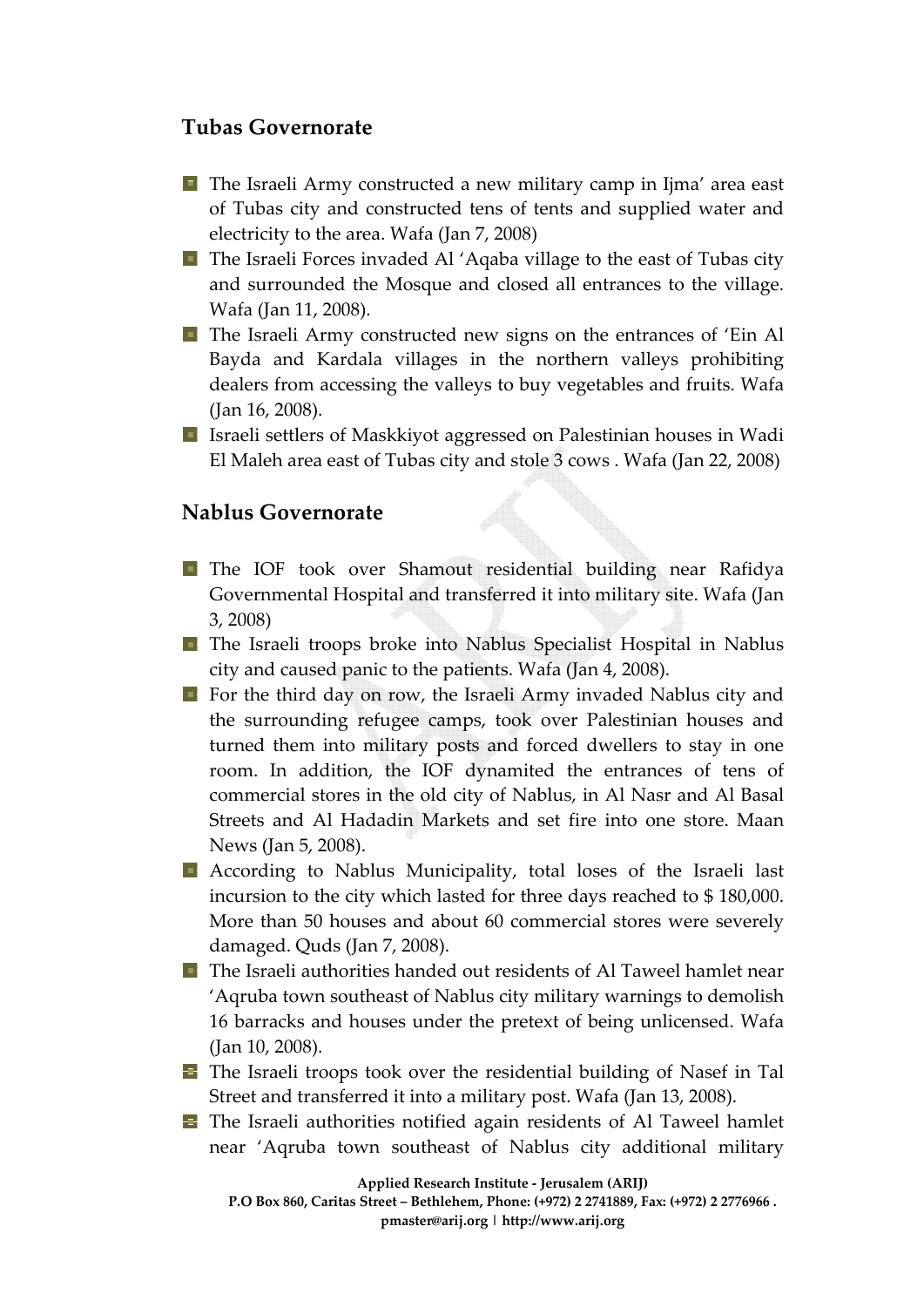warnings to demolish their barracks and animal pens. Quds (Jan 18, 2008).

- **The Israeli Forces invaded Balata refugee camp east of Nablus city** and carried out a house to house search which included the houses of Emad Al Sumary and Ziyad Khaled. Quds (Jan 22, 2008).
- The IOF staged into Nablus city and Balata and 'Askar refugee camps inhabitants to leave the houses by force. Quds (Jan 29, 2008). in addition to Qusin and Sura villages and took over a number of houses and turned them into military posts after forcing all

# **Jer usalem Governorate**

- Jerusalem Municipality informed Palestinian store owners in Salah El Din and Suleiman Streets to replace the current front shades of their stores with plastic shades; otherwise, they'll be charged with penalties. It is worth mentioning that each shade costs NIS 4000. Quds (Jan 1, 2008) .
- families settled in a seven-story building in the heart of the Silwan The Israeli Supreme Court ruled on the evacuation of eight Jewish neighborhood since 2004. Haaretz (Jan 2, 2008).
- The Israeli Land Administration authorized the construction of 440 Al Mukabbir towns. In addition, the ILA announced a week ago it's new housing units in a new neighborhood in Talpyot east settlement south of Jerusalem city on lands confiscated from Sur Bahir and Jabal willing to construct a Hotel in Gilo settlement over 6 dunums of lands with the possibility of transferring these hotels into residential buildings. Quds & Haaretz (Jan 2, 2008).
- known: Musa Hasan Mlihat, Suleiman Mlihat, Muhammad Suleiman The Israeli bulldozers demolished the barracks of 'Arab Al Ka'abneh east of Mikhmas village northeast of Jerusalem city and displaced more than 20 families. Among the owners, the following were Mlihat, Muhammad and Mahmoud Mlihat, Ibrahim 'Ara'ra, Nader and Omar 'Ara'ra. Wafa (Jan 2, 2008).
- $\blacksquare$  The Jerusalem Municipality has approved the project of constructing 60 new housing units at Ras Al 'Amoud neighborhood (Maʹaleh Zeitim) in Eastern Jerusalem. Haarestz (Jan 8, 2008).
- **The Israeli settlers aggressed on the house of Hashim Al Salaymeh in** Abu Bakr El Sediq Street in Al Sheikh Jarah area and destroyed the furniture and properties. Quds (Jan 12, 2009).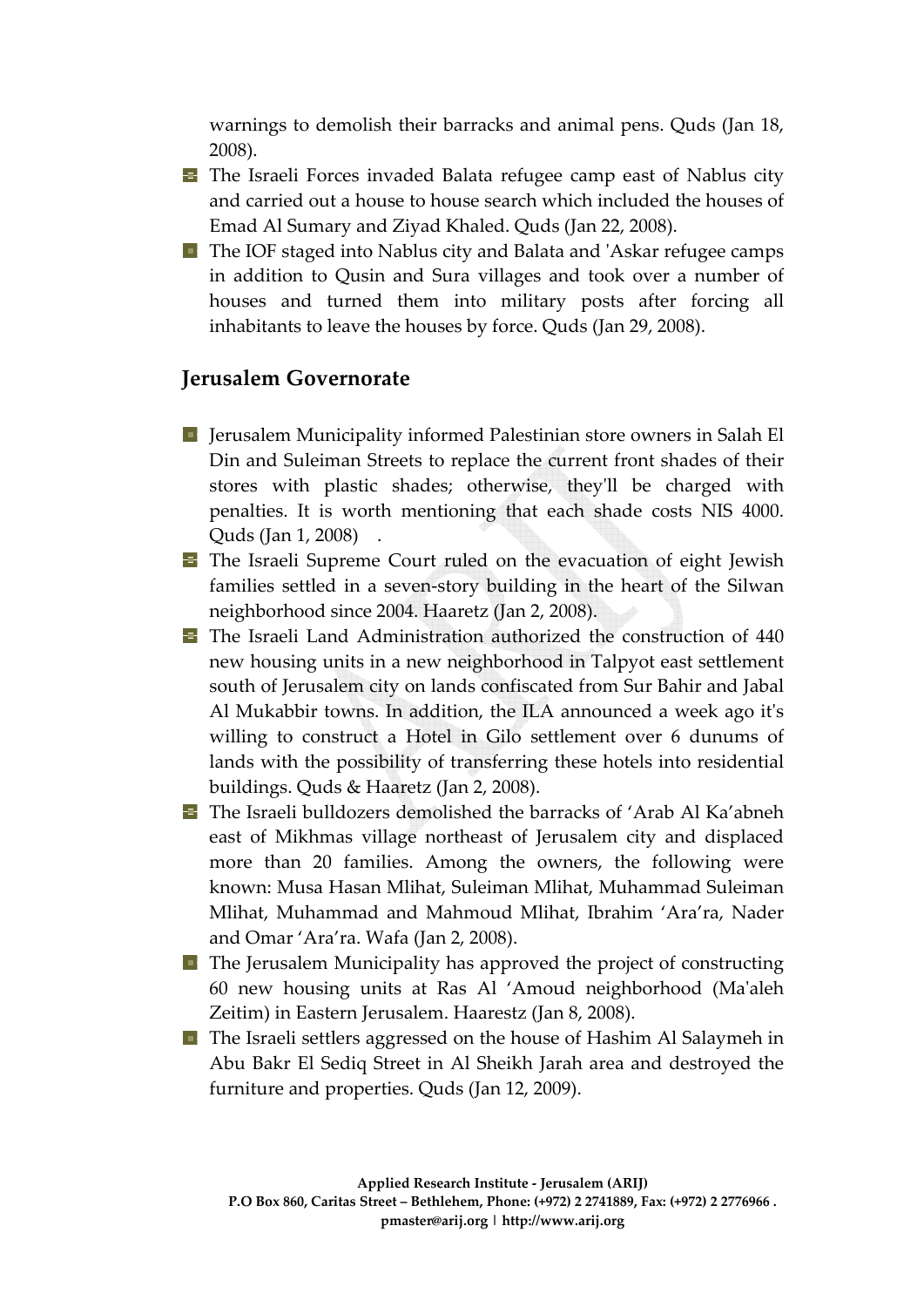- **E** Construction has begun on another 60 housing units in the Jewish neighborhood of Maaleh Hazeitim in Ras Al ʹAmoud neighborhood, in East Jerusalem. Haaretz (Jan 15, 2008).
- Nabi Samuel northwest of Jerusalem, displacing more than 30 **The Israeli bulldozers demolished the houses and barracks of Abu** Dahouk tribe in 'Arab Al Jahalin in the two villages of Al Jib and Al dwellers in an attempt to construct another Wall section in the area. Wafa (Jan 16, 2008).
- in Silwan town and in Wadi Al Hilwa area. The settlers also took **Eleven Israeli families under the protect of the Israeli Army took over** 11 Palestinian houses owned by Al Baydoun and Al 'Ajlouny families over two apartments and 5 dunums of lands in Al Saloudha area near Al Maghariba gate with the help of Al 'Ad committee and supplied the houses with cameras and security equipments. Settlers claimed ownership of the properties. Wafa & Quds (Jan 16, 2008).
- empties contents is Israeli Owned Land. Quds (Jan 16, 2008). The IOF confiscated the only tanker owned by Qatanneh village council northwest of Jerusalem city claming that lands where tanker
- which belongs to Waddah Abu Daya under the pretext of being The Israeli bulldozers demolished without pre‐notification a house and a 300 m² barracks in Al Khalaylah neighborhood in Al Jib village unlicensed. Quds (Jan 17, 2008).
- to one of Al Aqsa Mosque entrances. The approved plan also includes the expansion of women's section of the Western Wall. The Jerusalem District planning and construction committee approved a controversial plan to restore Al Mughrabi Bridge leading Haaretz (Jan 17, 2008).
- Silwan city, destroyed the main Iron Gate and started razing another The Israeli bulldozers accompanied by a group of Israeli settlers demolished a wall that surrounds the land of Sha'ban family in piece of land in an attempt to construct a car plot for the settlers who took over the 11 houses in Silwan days ago. In addition, the settlers also attempted to take over lands in Wad Hilwa area. Quds (Jan 18, 2008).
- neighborhood to erect a section of a new Bypass Road which will The Israeli bulldozers razed 10 dunums of lands and uprooted hundreds of trees owned by Jerusalem University in Beit Hanina serve as a connection between settlements located to the east and west of the city. Wafa (Jan 20, 2008).
- A group of Israeli settlers guarded by the Israeli Army broke into Al Aqsa Mosque and tried to practice religious activities at the place. Quds (Jan 22, 2008).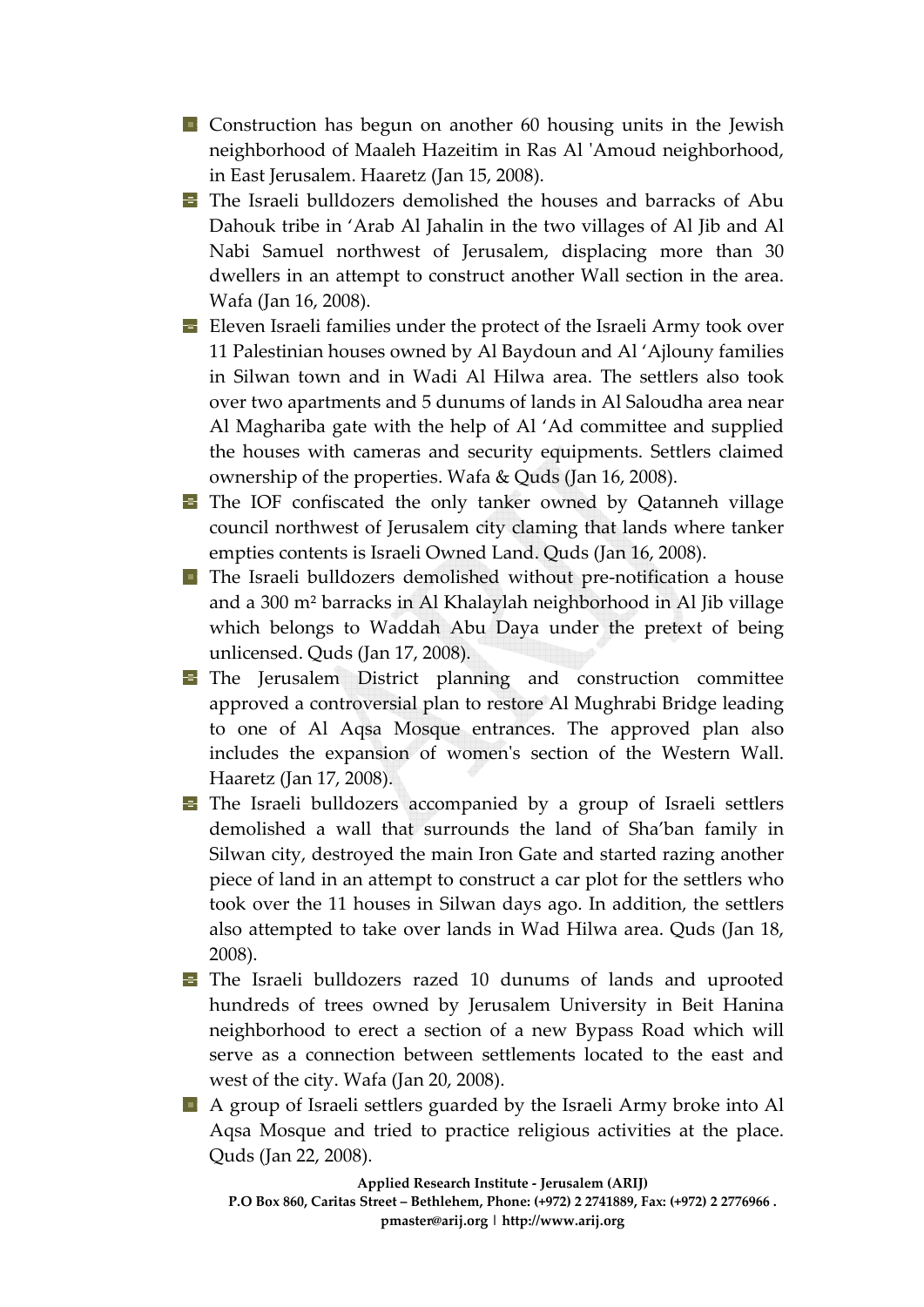- 3000 units will be constructed in Gilo north of Bethlehem city, 1700 in **I** Israeli Mayor of Jerusalem city agreed on constructing 7300 new housing units in five Israeli settlements in East Jerusalem of which Pisgat Zeev north of Jerusalem city, 1000 in Har Homa north of Bethlehem city, 400 in Neve Yacov north of Jerusalem city and 1200 in Ramot northwest of Jerusalem city. Al Hayat Al Jadeeda (Jan 23, 2008)
- , 2008). (Jan 25 **T** The Israeli Forces broke into the house of Muhammad Fuad Al Basity in Jerusalem city and caused severe damages to the properties. Quds
- $\blacksquare$  Jerusalem Municipality started to replace the Arabic names in Silwan town in Jerusalem city with Jewish names. Quds (Jan 26, 2008).
- The Israeli bulldozers demolished the fifth and the sixth floors (220 Ahmad Hassan 'Alqam in Shu'fat neighborhood in Jerusalem under m<sup>2</sup>) of the six-storey building of Khalaf Mahmoud Isaac Id'ais and the pretext of being unlicensed. Quds (Jan 29, 2008).
- Company according to the Israeli plan # 12705. According to the plan, <sup>1</sup> 200 new housing units will be constructed over 18 dunums of lands in Al Sheikh Jarah neighborhood in Jerusalem by Nahlat Shimʹon tens of Palestinian houses will be demolished in the area. Quds (Jan 29, 2008).
- Army and hand them out to the Israeli Land Administration. Quds The Israeli authorities plan to transfer several Palestinian buildings in Abu Gush village to a military camp for the service of the Israeli (Jan 30, 2008).

#### **Jer icho Governorate**

The Israeli Forces demolished 12 barracks in Fasyel village north of Jericho city which belong to Ibrahim Suleiman Abu Kharbish, Mahmoud Ibrahim Abu Kharbish, Omar Ibrahim Abu Kharbish, Muhammad Ibrahim Abu Kharbish, Suleiman Muhammad Al Zayed, Hassan Muhammad Al Zayed, Hussein Muhammad Al Zayed, Mahmoud Hassan Al Rashaydeh, Khaled Jade' Al Rashaydeh, Hassan Suleiman Al Rashaydeh and Daif Allah Jade' Al Rashaydeh. In addition, the Israeli bulldozers razed 10 dunums of agricultural lands in Al Jeftlik village owned by Ibrahim Abu Haniya. Wafa & Quds (Jan 3, 2008).

#### **alfit Governorate S**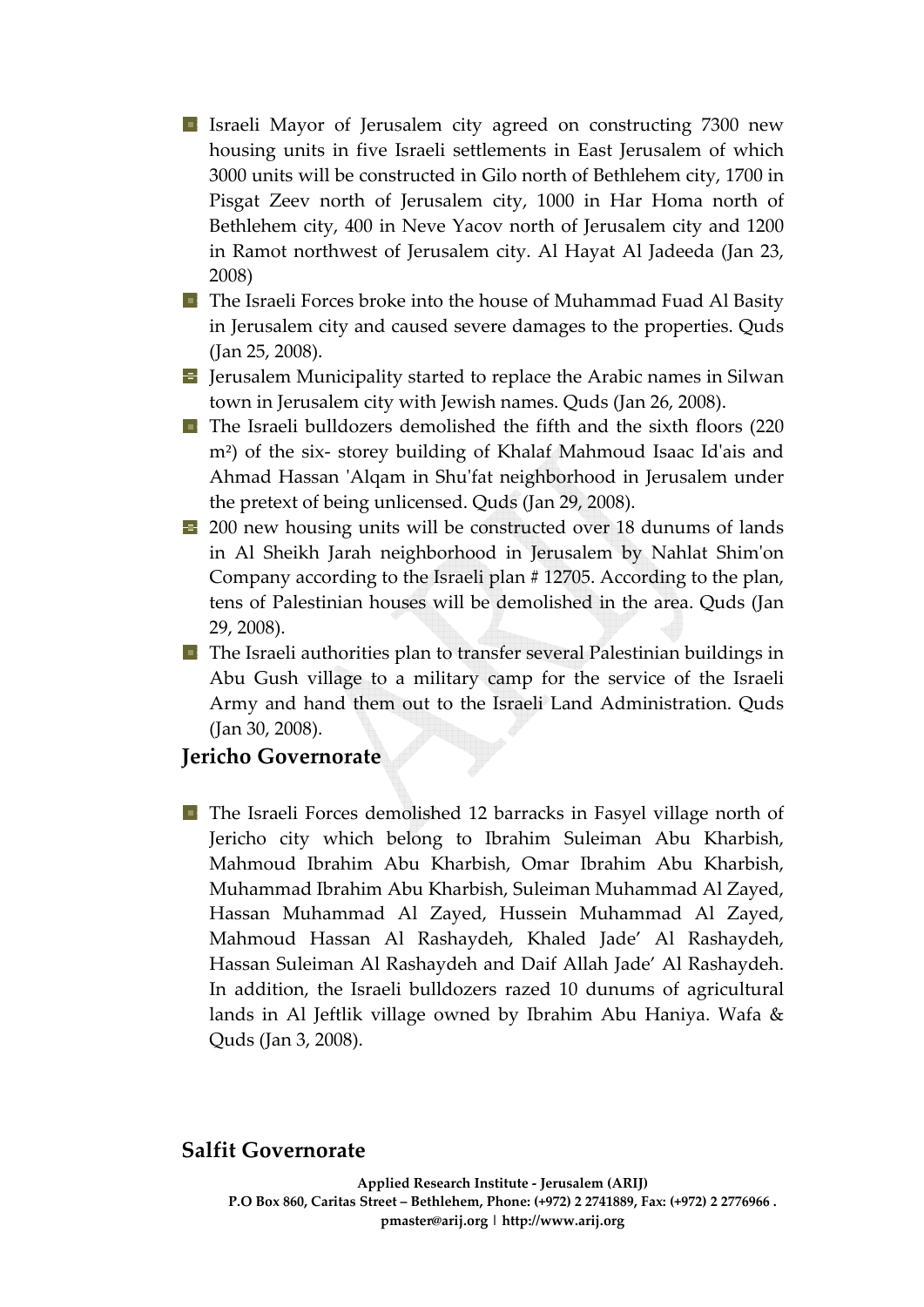**The Israeli Army staged into Marda village north of Salfit city and** closed all entrances with barbed wires and constructed military point in the place. Quds (Jan 14, 2008).

## **Ot hers**

- The Israeli bulldozers demolished several numbers of houses and animal pens in Wadi Al Mashash and Wadi Al Ni'am villages south and north of Rahat city for not being licensed. Wafa (Jan 2, 2008).
- **T** The Israeli right activists are trying to expand the indiscriminate outposts of Shuvut Ami, Har'ebi, Maoz Asr, Givot Eitim and Ma'ale Halhul. Quds (Jan 8, 2008)
- The Israeli bulldozers razed the Islamic and the Christian cemeteries in Al Barwa village in an attempt to construct cow sheds on the place. Wafa & Quds (Jan 13, 2008)
- **T** The Israeli Committee for Planning and Construction razed 100 Olive trees in 'Arab Al Batouf inside 1948 borders in an attempt to erect new road for a new neighborhood to be constructed in the area. Lands belong to Amr and Mustafa 'Asleh. Wafa (Jan 14, 2008)
- **The Israeli Defense Minister Ehud Barak has reached an agreement** with leaders of the settlement movement for the peaceful evacuation of 18 outposts in the West Bank. The settlers from the 18 outposts would, under the agreement, move to existing, neighboring communities. Haaretz (Jan 14, 2008)
- **T** The Israeli bulldozers razed about 60 dunums of lands planted with Olives in Al Mash‐had village near Nazareth city. Lands belong to Shihada family. Arabs48 (Jan 15, 2008)
- **T** The Israeli Army evacuated the two outposts of Harchivi near Elon Moreh in Nablus and Shuvut Ami near Kedumim in Qalqilyah. Quds (Jan 17, 2008)
- According to the Israeli Interior Ministry, the Jewish population in West Bank settlements grew by 5.2% in 2007, rising by 14,000 residents from 268,000 at the end of 2006 to 282,000 at the end of 2007. Ynet news (Jan 20, 2008)
- **The Israeli government gave permission to settlers to construct new** Israeli media station (Radiosh) in the West Bank which will start broadcasting on April 2008. Quds (Jan 30, 2008).

| Governorate                                                                              | Confiscated | Threatened   Uprooted |  | <b>Houses</b> | <b>Houses</b> |  |  |  |
|------------------------------------------------------------------------------------------|-------------|-----------------------|--|---------------|---------------|--|--|--|
| Applied Research Institute - Jerusalem (ARIJ)                                            |             |                       |  |               |               |  |  |  |
| P.O Box 860, Caritas Street – Bethlehem, Phone: (+972) 2 2741889, Fax: (+972) 2 2776966. |             |                       |  |               |               |  |  |  |
| pmaster@arij.org   http://www.arij.org                                                   |             |                       |  |               |               |  |  |  |